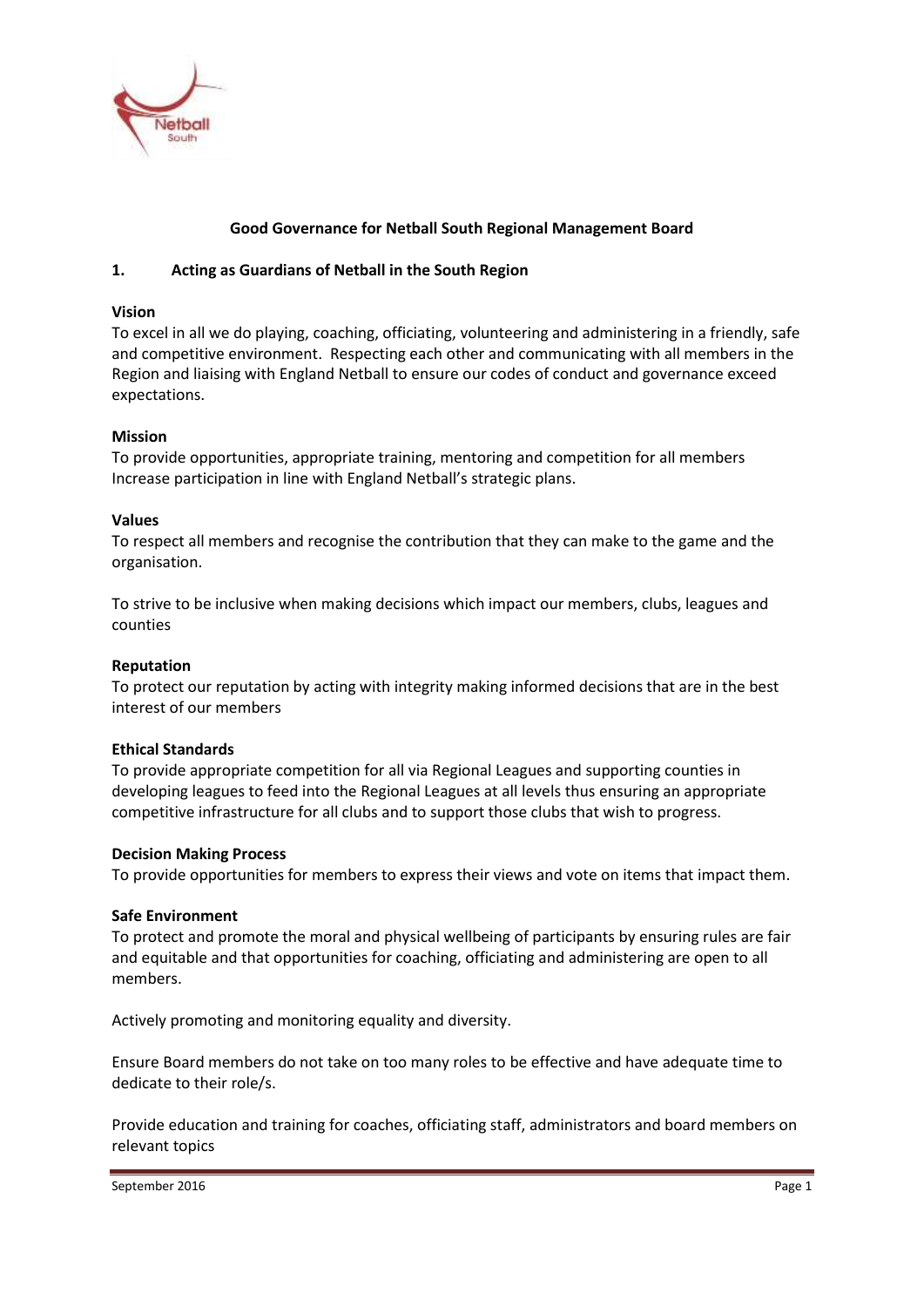

Ensure that teams in all age groups have opportunities to progress to the appropriate level of competition

Developing rules and regulations in cooperation with members,

Adopt England Netball code of conduct and use of social media policies.

## **2: Defining and Evaluating the role of the Board**

## **Defining**

All Board members should be familiar with the constitution of Netball South.

The constitution and this governance document shall be reviewed every 3 years as a minimum. Technical Support Groups (TSG) are to be agreed annually. The following TSG's are in place as at September 2016:

- **Officiating**
- Coaching
- Competition
- Performance

In addition there is a disciplinary secretary appointed by the Officers Group, this position may sit outside of the RMB.

It is the aim of the RMB to liaise with the County Chairs as appropriate.

The terms of reference of all TSGs are to be reviewed every 2 years

New members should express their interest and complete an application form the RMB will review the application and may invite them to join a TSG or put them forward for election for RMB at the next AGM.

Vacant positions on the TSGs are to be advertised and candidates may be interviewed by the Chair of the relevant TSG successful candidates will be offered a term of office in a TSG for a period of 3 years. TSG members may reapply for their positions. If there is no response to advertisements then RMB and TSG members may invite interested people to join.

To produce a skills matrix for the Officers of the Board and TSG's Chair and Members

Creating clear roles and divisions of responsibility and having role descriptions for key roles on the Board. Having clarity on the role of the Board overall and the various functions it will fulfil. All RMB members are to be elected as per our constitution.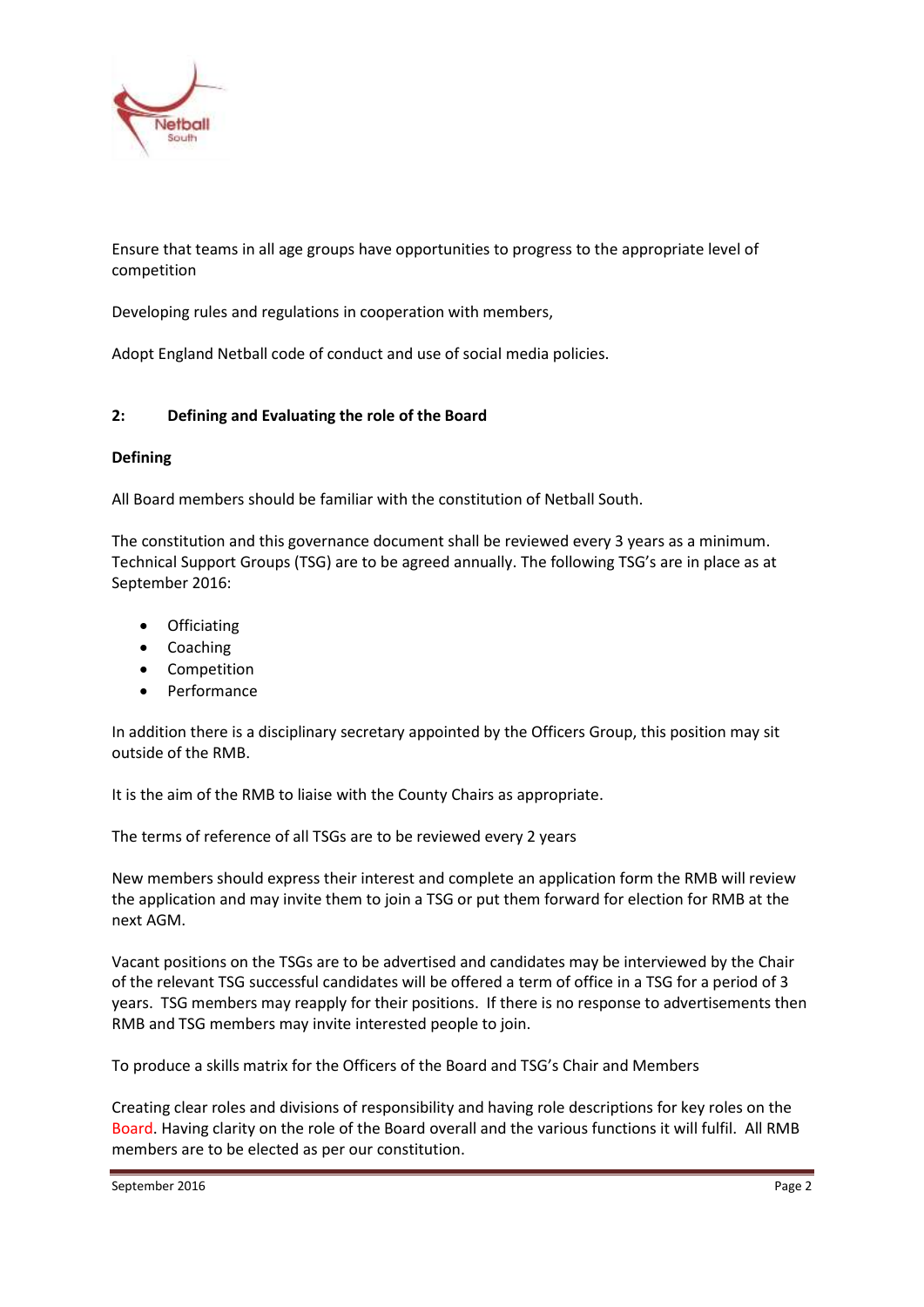

# Recruiting, appointing, monitoring and supporting the Chair

Taking responsibility for the welfare of volunteers

- Putting in place codes of conduct and terms of engagement for the Board
- Ensuring Board members understand the contribution and commitment requirements to participate fully
- Running effective Board inductions
- Establishing division of responsibilities between the RMB and TSG and have them set out in writing and agreed by the Board
- Reviewing and running a Board skills audit once a year
- Providing all Board members with on-going training, support and development to ensure they are adequately informed and confident in their roles

## **3 Delivery of Vision, Mission and Purpose**

- Putting the participant at the core of the mission of the organisation
- Identifying the values of the organisation to feed into the Regional Plan
- Ensuring the values include diversity and inclusivity
- Creating a Regional plan in consultation with members which sets a vision of what the sport is planning to achieve
- Ensuring there are sufficient resources available to deliver the Regional plan and a comprehensive risk register is in place to identify any risks to achieving the plan
- Updating the Regional Plan annually
- Creating appropriate TSGs which will be given delegated authority, such as reviewing budgets and operational plans
- Delegating operational issues outside the RMB to individuals with a remit to deliver an operational function

## **4. Objectivity: Balanced and Skilled Regional Management Board**

The RMB should be made up of individuals with the right balance of skills and experience to meet the needs of the organisation. Included in this is an opportunity for independent expertise and for representation of the diversity of the sport and the communities they serve.

Putting in place appropriate recruitment practices for new RMB members providing where possible:-

- a balanced and inclusive interview panel and nominations panel for Board appointments
- succession planning
- composition that adequately reflects society and is mindful of diversity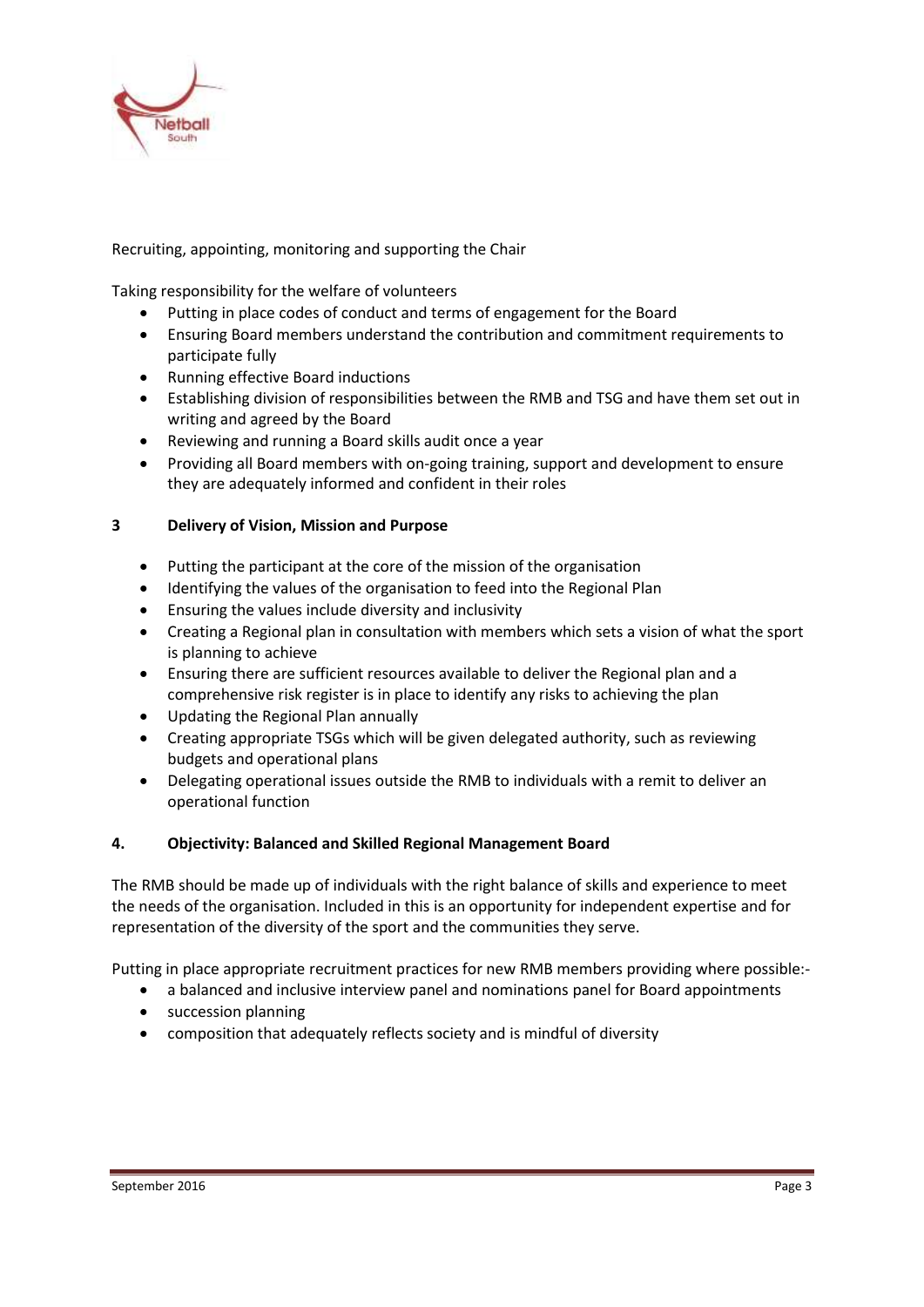

# **5. Standards, Systems and Controls**

The RMB needs to be conscious of the standards it should operate to, and its role in exercising appropriate and effective control over the Region by:-

- Being aware of the regulatory and legal requirements for the Region
- Ensuring a clear set of policies are in place and reviewed as appropriate or at least every 3 years
- Putting in place appropriate financial management controls
- Ensuring authority is delegated appropriately through TSG structures and that checks and balances are in place to manage inappropriate use of decision making responsibilities

# **6. Accountability and Transparency**

- Running consultations with members
- Adopting EN complaints and appeals procedures
- Being ethically responsible and treating everyone fairly and equally
- Embracing differences, similarities and representation on the RMB that reflects membership and the wider society
- Ensuring published accounts are made available to members
- Informing people about the work of the Region and the work of the RMB
- Ensuring all processes and decisions are as transparent as possible
- Making use of structures and meetings to fully engage with members and participants
- Ensuring there is a conflicts of interest policy in place and that declarations of interest are updated at least once a year and declared in relation to agenda items at each RMB meeting
- Regular and prompt communications of RMB and TSG papers in advance and following meetings in accordance with the Regions Working Guidelines.
- Appropriate mechanisms in place for members and participants to feed in their thoughts and have their concerns and questions answered appropriately
- All discussions on changes/amendments to documents, competition regulations to remain confidential to the Board until finalised.

# **7. Understanding and Engaging with the Sporting Landscape**

- Understanding key relationships with other bodies i.e. funding partners, commercial partners etc.
- Checking and challenging links are maintained with appropriate governing bodies
- Creating a dedicated structure for engaging with counties, individual participants and members
- Encouraging partnership development with appropriate agencies, for example local authorities, the education sector, the health sector, the commercial sector etc.